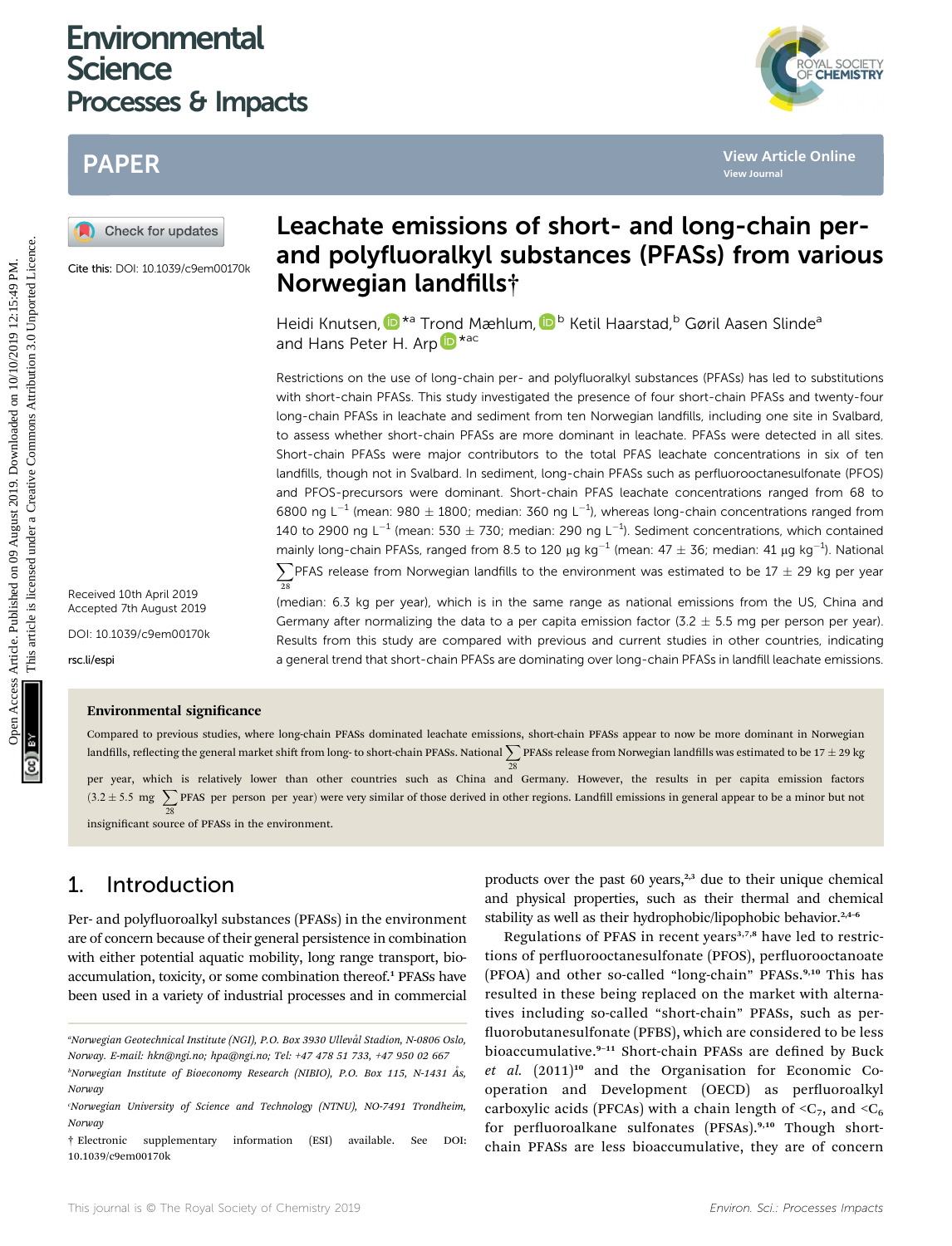because of their environmental persistence and aquatic mobility,<sup>1</sup> and because currently little is known about their (eco)toxicity.<sup>12</sup> As such, it is important to investigate to what extent these short-chain PFASs are being emitted to and occurring in the environment.

Landfill leachate from municipal solid waste are potential emission hotspots for PFASs,<sup>13-16</sup> though concentrations vary widely.<sup>13</sup>–15,17,18 There are few available data on PFAS occurrence in Norwegian landfill leachates;<sup>19,20</sup> though the first available data, comprising data from ten landfills from 2003-2007 based on non-target screening, indicated short-chain PFASs were infrequently detected (or analysed for (ref. 21)), and long-chain PFASs clearly dominated.<sup>20</sup> Studies from North American landfills from 2006 to 2009 reported that specific short-chain PFASs were amongst the most dominant in landfills,<sup>13,15</sup> and this has also been reported in more recent studies from elsewhere such as China,<sup>22</sup> Germany,<sup>17</sup> Sweden,<sup>23</sup> and Spain.<sup>24</sup> It is therefore anticipated based on this shift of usage and data from other countries, that short-chain PFASs are emitted to a greater extent than long-chain PFASs from Norwegian landfill leachate. Environmental Science-Processes B impacts<br>
Decision and Square 2019. Analyticle is licensed to the nation of this article is article is an and solition to concurrent in the state of the state of the state of the state of t

The aims of this study are three-fold. The first is to characterize the aqueous (leachate) concentration and composition of PFASs being emitted from a diverse array of Norwegian landfills, alongside PFAS composition in leachate sediment. The second aim is, based on this data, to test the hypothesis that short-chain PFASs dominate landfill emissions over longchain PFASs. The third aim is to compare these results with other regions, through the derived national per capita emission factors of short and long-chain PFASs. For this study, leachate and sediment was collected from ten diverse Norwegian landfills, including one in Svalbard, and analysed for PFASs. The collected data is further discussed in terms of the distribution of PFASs between collected sediment and water leachate, the influence of leachate characteristics, including pH, electrical conductivity (EC), leachate flow rates, dissolved organic carbon (DOC) and meteorological data (24 h and 2 week precipitation).

### 2. Methods

#### 2.1. Site descriptions

Ten diverse Norwegian landfills, including one site in Svalbard (Table S1, (ESI†)), receiving primarily municipal solid waste (MSW) and in some cases industrial waste and contaminated soil and sewage sludge, were included. Yearly leachate volumes for each landfill are given in Table  $S2.†$  Due to confidentiality reasons, the identities of the landfills are anonymized. Some of the landfills were established in a period where there was few or no requirements for liners, leachate drainage nor control of the influence of storm water and groundwater dilution of the raw leachate. However, it is our opinion that the selected landfills represent typical Norwegian, and that unpolluted storm water and groundwater have relatively limited influence on the sampled raw leachate. A description of landfills, the sampling points, their hydrology and whether dilution by storm water/groundwater can be a consideration is presented in the ESI.†

#### 2.2. Sampling

As an aim of this study was to characterize PFAS landfill emissions and sediment concentrations from all of Norway, available resources were used to sample from many locations rather than obtaining replicates or time series in individual locations. Sampling at each landfill was conducted mainly between April to June 2018 by landfill operators following sampling protocols and equipment provided by the authors. Sampling dates are given in Table S2.† Sampling of leachate (0.5 L, HDPE bottles, Eurofins Environment, Norway) was conducted as close as possible to where leachate leaves the landfill (either a retention pond, borehole, pumping station, stream, or underground culvert/leachate pipe accessed by a manhole; see Table S2, ESI<sup>†</sup>), in order to be representative of landfill emissions. Not all samples are considered raw leachate, but raw leachate diluted by storm water and groundwater (see the ESI†).

Sediment samples (500 g, Rilsan bags, Eurofins Environment, Norway) were collected from sedimentation ponds, if present, or by sandtraps in the underground culverts. The samples were placed in coolers with cooling elements and bubble wrap and shipped generally overnight and stored cold (ca. 4  $\degree$ C) until analysis. To compliment this data, existing, recent PFAS data was also included when possible, provided by the site owners. These were obtained for four of the landfills from the same sampling points using similar protocols and analysis laboratories as in this study.

#### 2.3. Analyses

The pH and EC were measured following method NS-EN ISO  $10523:2012$  and NS-ISO 7888:1985 = EN 27888:1993, respectively (Table S2†).

28 PFASs were quantified in leachate: short-chain PFCAs (PFBA, PFPeA and PFHxA), a short-chain PFSA (PFBS), longchain PFCAs (PFHpA, HPFHpA, PFOA, PFNA, PFDA, PF-3,7-DMOA, PFUnDA, PFDoA, PFTrA, PFTA and PFHxDA), longchain PFSAs (PFHxS, PFHpS, PFOS and PFDS), as well as fluorotelomer sulfonates (FTSAs: 4 : 2 FTSA, 6 : 2 FTSA and 8 : 2 FTSA), a fluorotelomer alcohol (FTOH: 8 : 2 FTOH) and PFOSprecursors (perfluorosulfonamides (FOSAs): FOSA, EtFOSA, MeFOSA and perfluoroalkylsulfonamide alcohols (FOSEs): EtFOSE and MeFOSE). In Table S3† the full names, PFAS class, and molecular formula for these are provided. In sediment, perfluorooctane sulfonamido acetic acids (FOSAAs) were also analysed (EtFOSAA, MeFOSAA and FOSAA). All sediment analyses and most leachate analyses (all except for leachate from landfill V and VIII), including the previous data provided by site owners, were carried out at the accredited laboratory Eurofins Environment Testing AS (sediment: centrifugation in methanol, followed ENVI-carb clean-up and UPLC/MS/MS analysis; leachate: analyzed by SPE-methanol elutriation followed by UPLC/MS/MS analysis, instrument: Agilent 6495 MS/MS. Column: Waters BEH 50  $\times$  2.1 mm. Mobile phase: ammonium acetate (aq) and methanol). Due to logistical reasons, including contractual obligations, leachate from Landfill V and VIII were analyzed by the accredited ALS Laboratory Group Norway AS (method EPA537: SPE-methanol elutriation followed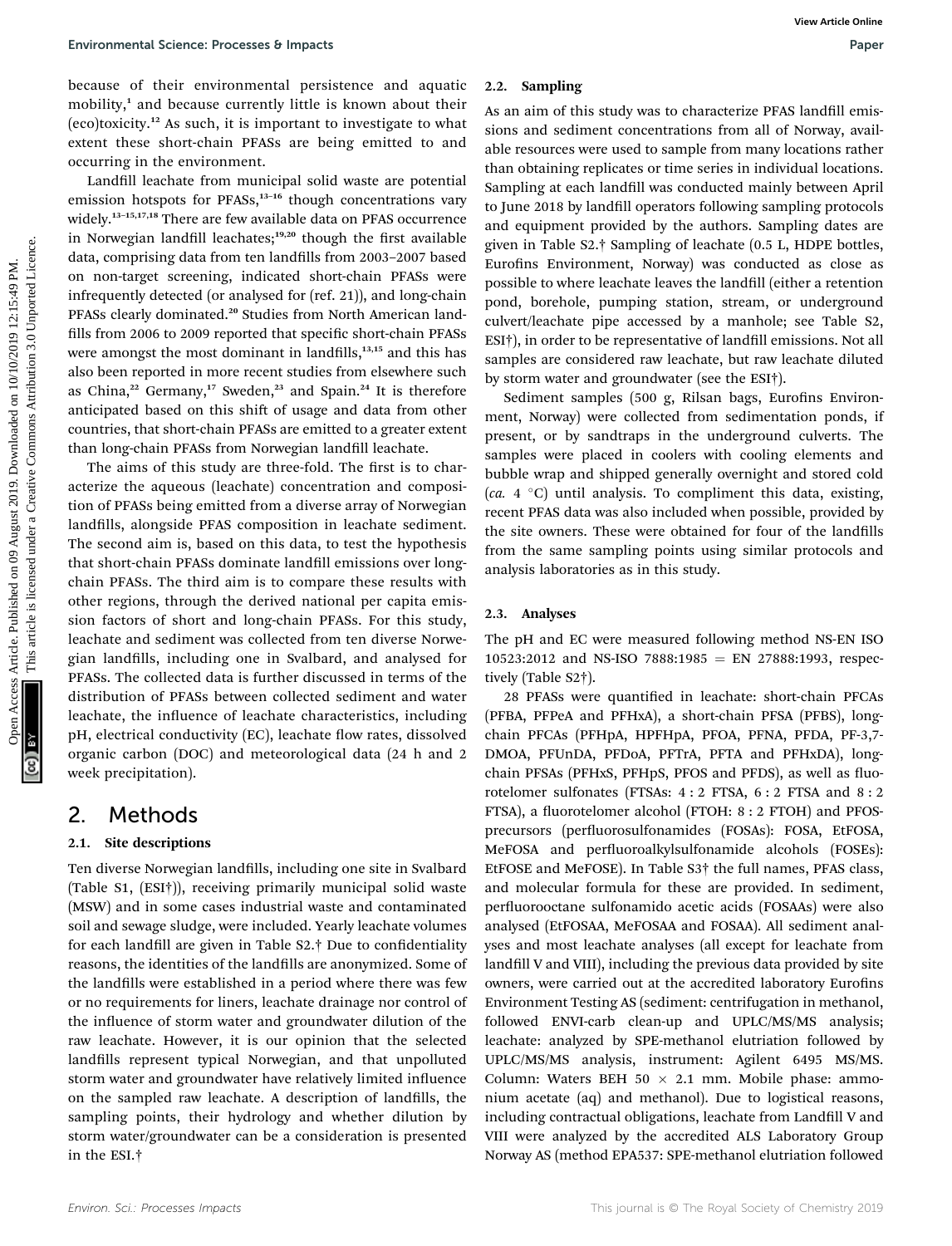by LC/MS/MS analysis), which did not analyse PFBS, PFHpS, PFDS, PFBA, PFPeA, PFHpA, PFHxDA, 4 : 2 FTSA, HPFHpA and PF-3,7-DMOA.

#### 2.4. Statistical analysis

Statistical analysis was performed with Statistica v. 13.1 (©1984– 2016 by Statsoft, Tulsa, USA). All concentrations were Box-Cox transformed prior to statistical analysis. Physical–chemical properties (pH, DOC, EC and precipitation) were not transformed. Pearson product moment was used for testing for significant correlations. The significance level was set at  $p =$ 0.05. Principal component analysis was performed exploratively to check for correlations.

### 3. Results and discussion

#### 3.1 Leachate concentrations

PFASs were detected in all landfill leachate samples. The total

sum of 28 PFASs  $\left( \sum_{n=1}^{\infty} \right)$ 28 PFASs) per landfill ranged from 320 to 11 000 ng L<sup>-1</sup> (mean  $\pm$  standard deviation: 1700  $\pm$  2900; median: 630 ng  $\mathrm{L}^{-1}$ ), see Table 1 (data for individual PFAS is presented in Tables S4 and S5†). For the four short-chain PFASs these were from 68 to 6800 ng L<sup>-1</sup> (mean: 980  $\pm$  1800; median: 360 ng L<sup>-1</sup>), whereas the 15 long-chain PFASs ranged from 140 to 2900 (mean: 530  $\pm$  730; median: 290 ng L<sup>-1</sup>). Hence, a substantial variation in leachate concentrations, more than two orders of magnitude, can be found at these diverse Norwegian landfills.

For four of the landfills (I, II, III and VI), there was data available from previous, recent sampling campaigns for comparison. The concentrations for landfills I, II and III were quite similar from the current and previous campaign (generally within a factor 1.5 of each other, or not statistically different), though landfill VI exhibited substantially higher concentrations in the current April 2018 data compared to the previous September 2017 data. The only landfill with a time series available was Landfill I, having 6 time points from 2017 to 2018. This time series found more variation in long-chain PFAS concentrations (relative standard deviation, rsd, of 81%) compared to short-chain PFASs (rsd of 14%). Time trends in PFAS leachate concentrations were studied for a Canadian landfill by Benskin et al.,<sup>13</sup> this study observed a peak in leachate emissions around mid-March to April for long-chain PFASs, but not for short-chain PFASs, which tended to be consistent throughout the year. Though the mechanisms of this are complex, and related to meteorological conditions (e.g. snow melt and precipitation), sorption and water properties (e.g. pH and ionic strength), less variability for short-chain PFASs than long-chain PFASs in landfill I is consistent with the Canadian landfill studied by Benskin et al.<sup>13</sup> However, what is inconsistent is the apparent difference in both short-chain and long-chain PFASs observed in landfill VI between September 2017 to April 2018, where the September 2017 concentrations seems more of a diluted version compared to the April 2018 sample; and may simply be due to a dilution

event e.g. storm water. Later in this manuscript a correlation analysis is presented to other leachate parameters (pH, DOC, EC and precipitation).

Regarding the second-aim of this study to see if short-chain PFAS dominate in leachate emissions, in six out of ten landfills, there were higher concentrations of short-chain PFASs than long-chain PFASs, with short-chain to long-chain ratios ranging from 0.28 to 3.1 (Table 1). Overall, the short-chain PFBS contributed most to the  $\sum$  PFAS-concentration (30% based on 28 mean concentrations). In leachate from Svalbard (landfill  $X$ ), the major contributor was the long-chain PFOS (30%). At other landfills, PFOS contributed 1 to 20% of the  $\sum$  PFASs. Relatively 28

lower overall PFOS-abundance and higher abundance of shortchain PFASs (especially PFBS) could indicate that short-chain PFASs are now the major contributors in landfill leachate, supporting the study's hypothesis. The role of time trends could also be considered here, as mentioned above, Benskin et  $al$ <sup>13</sup> noticed a drop in long-chain PFASs after April, but not shortchain PFASs. Since sampling was mainly done in April, shortchain PFAS may have dominated further if sampling occurred later in the year. Sorption may also play a role. PFOS and other long-chain perfluoroalkyl acids sorb stronger to organic solids than some of their short-chain analogues; $25-27$  for instance, average observed organic carbon partition coefficient,  $K_{oc}$  of PFOS and PFBS is 3.0 and 2.2, respectively.<sup>28,29</sup> Thus one would expect long-chain PFASs to leach slower than short-chain PFASs. The relatively high abundance of short chain PFAS, particularly PFBS, in leachate demonstrates that considerable amounts of PFBS (and PFBS precursor) containing waste have been deposed of in Norwegian landfills. The presence of PFOS in the leachates shows that the phase-out in new commercial products has not reduced their concentrations in leachate entirely; due to both the presence in waste being currently deposited at the landfills, and the lag-time of leaching from waste previously landfilled. There were significant correlations between  $\sum$ PFASs and 28 Paper<br>
For CoNSIMS analysis), which did not analyse PIBS, PPIDS, eccur seg atom water. Later in this manuscript a correlation<br>
PF-1, PHM, PFIInD, PFIInD, 2019. IPHON, PFIIND, and analysis (in presented to other leads<br>the

> several PFCAs (PFBA, PFPeA, PFHxA, PFHpA, PFOA, PFNA, PFDA), PFBS and 6 : 2 FTSA (Table S6<sup>+</sup>), indicating that these substances have correlating concentration and emission pathways across landfills.

> In Table 2, leachate concentrations from the literature are compiled, in which it was possible for us to calculate the shortchain and long-chain concentrations and ratios in a manner similar to this study, because similar PFASs were analysed and the raw data was available. General caveats however with such comparisons are that the analysis methods can differ, PFASs analysed can differ, as can the type of leachate sampled (raw, diluted, treated), as indicated in Table 2, thus preventing exact comparisons, Eggen et al.<sup>19</sup> using non-target analysis (Table 2) reported relatively high  $\sum$ 16 PFAS concentrations of 6123 ng  $L^{-1}$

> for raw leachate in Norwegian landfills sampled in 2006 (which in comparison is higher than all landfills in this study except landfill VI), and a short- to long-chain ratio of 0.16; thus, indicating that short-chain PFASs have become more dominant in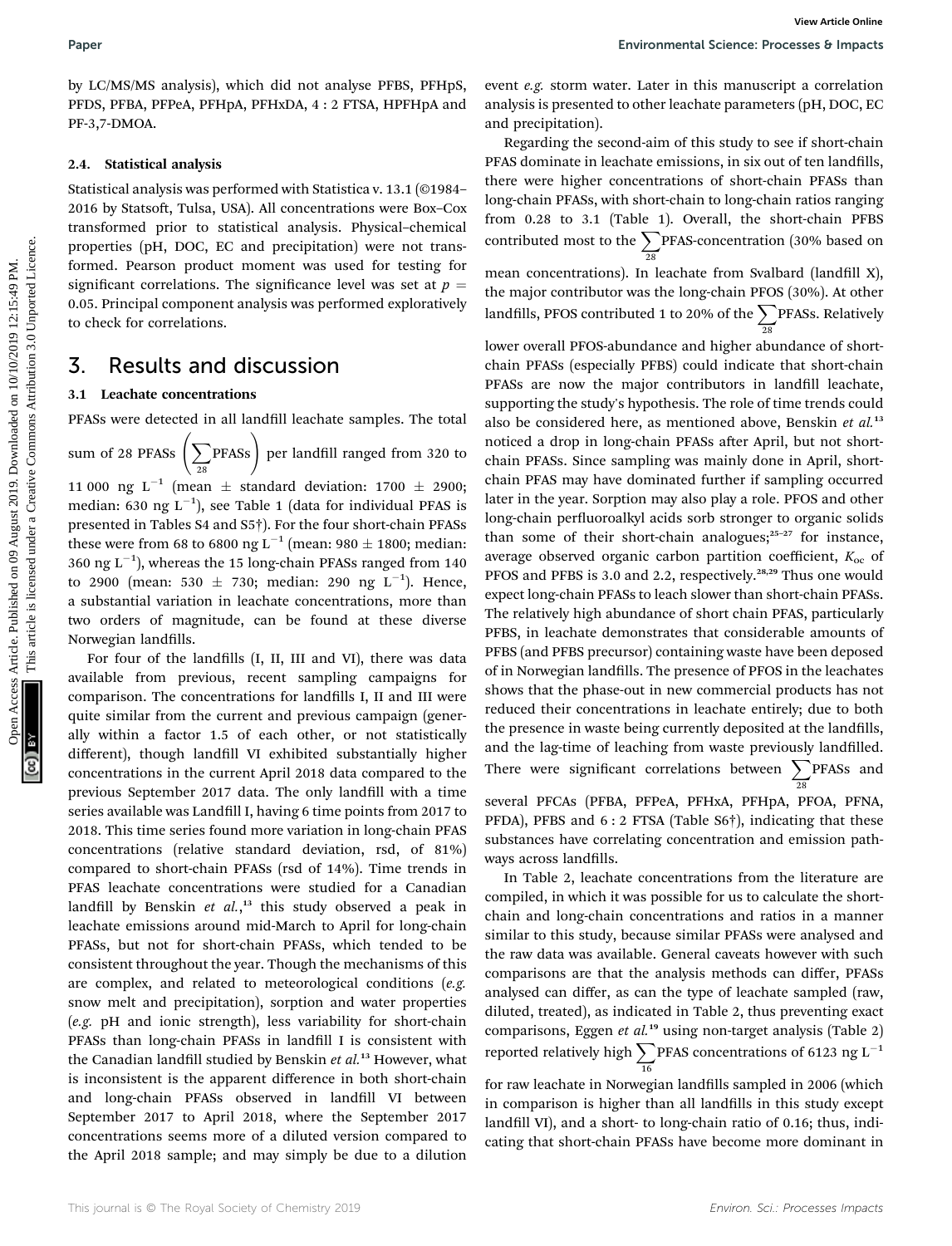| $-10/10/0101013.15/10101$<br>324<br>The Design<br>maniary company<br>$\sim$ d An $\sim$<br>$m \Delta \Delta$ Dublich | יי יי היי היי<br>C STAT<br>$\frac{1}{2}$ |
|----------------------------------------------------------------------------------------------------------------------|------------------------------------------|
| A SSS-DO<br>men A                                                                                                    |                                          |

| $1700 \pm 2900$<br>000<br>240<br><b>SPFAS</b><br>$320 - 11$<br>11000<br>$470\pm$<br>PFBS<br>2500<br>4200<br>590<br>670<br>740<br>590<br>420<br>540<br>630<br>900<br>432<br>320<br>780<br>$280 \pm 460$<br>66-1800<br>$\overline{10}$<br>PFOA<br>$69 +$<br>1800<br>270<br>200<br>130<br>660<br>170<br>120<br>100<br>120<br>120<br>98<br>72<br>66<br>$\overline{5}$<br>140<br>$68\pm38$<br>$15 - 160$<br>$100\,\pm\,$<br>PFOS<br>160<br>120<br>36<br>36<br>59<br>65<br>$\begin{smallmatrix} 0 & 0 \\ 0 & 0 \\ 0 & 0 \end{smallmatrix}$<br>$\overline{51}$<br>65<br>29<br>$\overline{7}$<br>$\sqrt{2}$<br>Short: long-chain<br>$0.70 \pm 0.40$<br>$1.8 \pm 0.94$<br>$0.28 - 3.1$<br>ratio<br>0.28<br>0.47<br>0.33<br>0.37<br>2.3<br>2.3<br>$1.3\,$<br>1.3<br>$1.2\,$<br>1.2<br>3.1<br>2.1<br>2.1<br>$\sum$ Long-<br>chain PFAS<br>210<br>$530 + 730$<br>140-2900<br>$+$<br>PFOA<br>1200<br>2900<br>260<br>490<br>190<br>340<br>140<br>280<br>400<br>290<br>280<br>290<br>310<br>140<br>230<br>$980 \pm 1800$<br>$\sum \mathrm{Short}$ chain PFAS<br>$180 \pm 26$<br>68-6800<br>PFBS<br>6800<br>1200<br>2800<br>350<br>370<br>430<br>130<br>130<br>360<br>170<br>580<br>500<br>$68^e$<br>$95^e$ | from the landfill operators (site-owner measurements) at the same respective sampling points as in this study<br>chain PFCAs <sup>d</sup><br>$420 \pm 690$<br>F<br>$85 - 2700$<br>$\Sigma$ Long-<br>$110\ \pm$<br>$(\geq C7)$<br>PFOA<br>2700<br>1000<br>420<br>240<br>210<br>170<br>180<br>200<br>110<br>200<br>190<br>140<br>98<br>85 | chain PFCAs <sup>c</sup><br>60<br>$\Sigma$ Short-<br>68-2600<br>$160 \pm 2$<br>$510 \pm 7$<br>PFHxA<br>$(\leq C7)$<br>2600<br>1900<br>490<br>140<br>250<br>260<br>250<br>260<br>380<br>130<br>130<br>240<br>$68^e$<br>$95^e$ | chain $PFSAs^b$<br>$150 \pm 210$<br>$110 \pm 58$<br>$\sum\!{\rm Long}$<br>$26 - 220$<br>(≥C6)<br>PFOS<br>100<br>220<br>110<br>110<br>110<br>200<br>200<br>73<br>98<br>26<br>$\overline{71}$<br>$\mathfrak{g}$<br>87<br>$\overline{51}$ | chain PFSAs <sup>a</sup><br>$550 \pm 1200$<br>$7.1 - 4200$<br><b>ZShort-</b><br>$24\pm10$<br>(PFBS)<br>( <sub>CG</sub> )<br>4200<br>100<br>110<br>660<br>320<br>n.a.<br>850<br>260<br>n.a.<br>105<br>7.3<br>7.2<br>47<br>$30\,$ | 2017, Apr., June,<br>Year, month $(n)$<br>2016-2018 (18)<br>2018, April (1)<br>2016, April (1)<br>Ξ<br>2018, April (1)<br>2017, Sept. (1)<br>Ξ<br>Ξ<br>2018, June (1)<br>2018, May (5)<br>2018, May (1)<br>Ξ<br>2018, May (1)<br>2018, Jan. (1)<br>2018, May (1)<br>2018, April<br>2018, April<br>2018, April<br>2018, May (<br>Aug., Nov., |
|---------------------------------------------------------------------------------------------------------------------------------------------------------------------------------------------------------------------------------------------------------------------------------------------------------------------------------------------------------------------------------------------------------------------------------------------------------------------------------------------------------------------------------------------------------------------------------------------------------------------------------------------------------------------------------------------------------------------------------------------------------------------------------------------------------------------------------------------------------------------------------------------------------------------------------------------------------------------------------------------------------------------------------------------------------------------------------------------------------------------------------------------------------------------------------------------|-----------------------------------------------------------------------------------------------------------------------------------------------------------------------------------------------------------------------------------------------------------------------------------------------------------------------------------------|------------------------------------------------------------------------------------------------------------------------------------------------------------------------------------------------------------------------------|----------------------------------------------------------------------------------------------------------------------------------------------------------------------------------------------------------------------------------------|---------------------------------------------------------------------------------------------------------------------------------------------------------------------------------------------------------------------------------|---------------------------------------------------------------------------------------------------------------------------------------------------------------------------------------------------------------------------------------------------------------------------------------------------------------------------------------------|
|                                                                                                                                                                                                                                                                                                                                                                                                                                                                                                                                                                                                                                                                                                                                                                                                                                                                                                                                                                                                                                                                                                                                                                                             |                                                                                                                                                                                                                                                                                                                                         |                                                                                                                                                                                                                              |                                                                                                                                                                                                                                        |                                                                                                                                                                                                                                 |                                                                                                                                                                                                                                                                                                                                             |
|                                                                                                                                                                                                                                                                                                                                                                                                                                                                                                                                                                                                                                                                                                                                                                                                                                                                                                                                                                                                                                                                                                                                                                                             |                                                                                                                                                                                                                                                                                                                                         |                                                                                                                                                                                                                              |                                                                                                                                                                                                                                        |                                                                                                                                                                                                                                 |                                                                                                                                                                                                                                                                                                                                             |
|                                                                                                                                                                                                                                                                                                                                                                                                                                                                                                                                                                                                                                                                                                                                                                                                                                                                                                                                                                                                                                                                                                                                                                                             |                                                                                                                                                                                                                                                                                                                                         |                                                                                                                                                                                                                              |                                                                                                                                                                                                                                        |                                                                                                                                                                                                                                 | " PFBS. " PFHxS, PFHpS and PFOS. " PFBA, PFPeA and PFHxA. " PFHpA, HFHpA, PFOA, PFDA, PFUnDA and PFDoA. " Sample analysis by ALS (different from others in this table); PFBS was                                                                                                                                                            |
|                                                                                                                                                                                                                                                                                                                                                                                                                                                                                                                                                                                                                                                                                                                                                                                                                                                                                                                                                                                                                                                                                                                                                                                             |                                                                                                                                                                                                                                                                                                                                         |                                                                                                                                                                                                                              |                                                                                                                                                                                                                                        |                                                                                                                                                                                                                                 |                                                                                                                                                                                                                                                                                                                                             |
|                                                                                                                                                                                                                                                                                                                                                                                                                                                                                                                                                                                                                                                                                                                                                                                                                                                                                                                                                                                                                                                                                                                                                                                             |                                                                                                                                                                                                                                                                                                                                         |                                                                                                                                                                                                                              |                                                                                                                                                                                                                                        |                                                                                                                                                                                                                                 |                                                                                                                                                                                                                                                                                                                                             |
|                                                                                                                                                                                                                                                                                                                                                                                                                                                                                                                                                                                                                                                                                                                                                                                                                                                                                                                                                                                                                                                                                                                                                                                             |                                                                                                                                                                                                                                                                                                                                         |                                                                                                                                                                                                                              |                                                                                                                                                                                                                                        |                                                                                                                                                                                                                                 |                                                                                                                                                                                                                                                                                                                                             |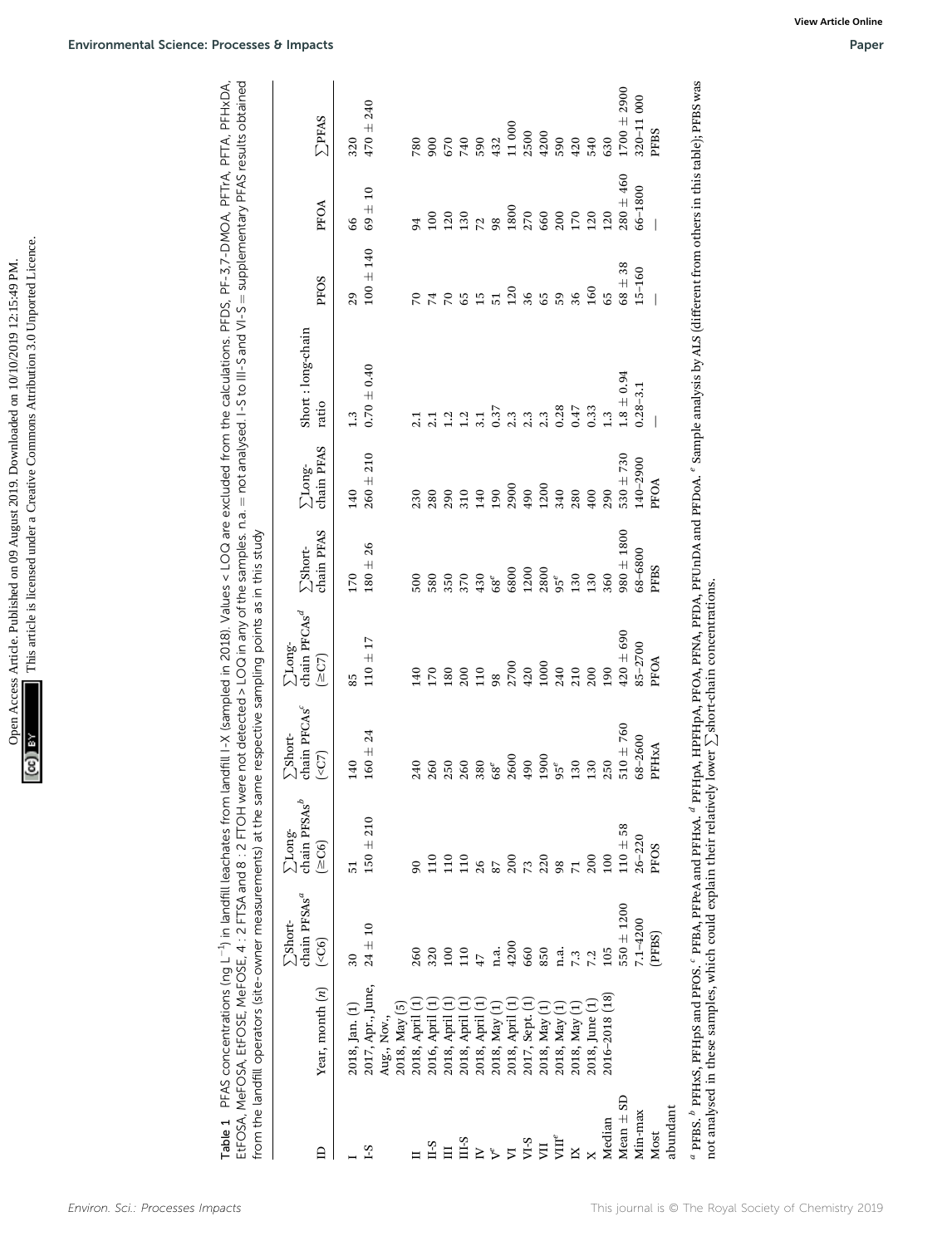Table 2 Comparison of short- (PFBS, PFBA, PFPeA and PFHxA) and long-chain (PFHxS, PFHpS, PFOS, PFDS, PFHpA, HPFHpA, PFOA, PFNA, PFDA, PFUnDA, PF-3,7-DMOA, PFDoA, PFTrA, PFTA and PFHxDA) PFAS concentrations (ng L<sup>-1</sup>) in landfill leachate from selected studies. Values < LOQ are excluded from the calculations

| are excluded from the calculations<br>Area, year (number of<br>landfills/raw, diluted, mixed)                                                                                                                                                                                                                                                                                                                                                                                                                                               | ∑Short-chain PFASs                                                                                                                                                                                                          | ∑Long-chain PFASs<br>mean $\pm$ SD (min-max) mean $\pm$ SD (min-max) ratio | Short: long-chain $n$            | <b>PFASs</b> | PFASs                            | Reference                                                                                                                                                                                                                                                                                                                                                                                                                                                                                                                                                                                                                                                                                                                                                                                                                                                                                                                                                             |
|---------------------------------------------------------------------------------------------------------------------------------------------------------------------------------------------------------------------------------------------------------------------------------------------------------------------------------------------------------------------------------------------------------------------------------------------------------------------------------------------------------------------------------------------|-----------------------------------------------------------------------------------------------------------------------------------------------------------------------------------------------------------------------------|----------------------------------------------------------------------------|----------------------------------|--------------|----------------------------------|-----------------------------------------------------------------------------------------------------------------------------------------------------------------------------------------------------------------------------------------------------------------------------------------------------------------------------------------------------------------------------------------------------------------------------------------------------------------------------------------------------------------------------------------------------------------------------------------------------------------------------------------------------------------------------------------------------------------------------------------------------------------------------------------------------------------------------------------------------------------------------------------------------------------------------------------------------------------------|
| Norway, 2017–2018 (10, mixed) 980 $\pm$ 1800                                                                                                                                                                                                                                                                                                                                                                                                                                                                                                | $(68 - 6800)$                                                                                                                                                                                                               | $530 \pm 730$<br>$(140 - 2900)$                                            | $1.8 \pm 0.94$<br>$(0.28 - 3.1)$ | 28           | $1700 \pm 2900$<br>$(320-11000)$ | This study                                                                                                                                                                                                                                                                                                                                                                                                                                                                                                                                                                                                                                                                                                                                                                                                                                                                                                                                                            |
| Norway, 2006 (2, raw)                                                                                                                                                                                                                                                                                                                                                                                                                                                                                                                       | 757                                                                                                                                                                                                                         | $4784^{\circ}$                                                             | 0.16                             | 16           | 6123                             | Eggen <i>et al.</i> , $2010^{19}$                                                                                                                                                                                                                                                                                                                                                                                                                                                                                                                                                                                                                                                                                                                                                                                                                                                                                                                                     |
| Canada, 2009 (1, raw)                                                                                                                                                                                                                                                                                                                                                                                                                                                                                                                       | $2812 \pm 1109$<br>$(1424 - 5150)$                                                                                                                                                                                          | $2719 \pm 2160$<br>$(1021 - 7738)^{b}$                                     | 1.0                              | 24           | $(3800 - 3600)$                  | 11 000 $\pm$ 10 000 Benskin <i>et al.</i> , 2012 <sup>13</sup>                                                                                                                                                                                                                                                                                                                                                                                                                                                                                                                                                                                                                                                                                                                                                                                                                                                                                                        |
| Sweden, 2015 (10, unknown)                                                                                                                                                                                                                                                                                                                                                                                                                                                                                                                  | $171 \pm 137$<br>( <loq–508)< td=""><td><math>123 \pm 78</math><br/><math>(&lt;</math>LOQ-269)<sup>c</sup></td><td>1.4</td><td>26</td><td></td><td>487 (0.30–1300) Gobelius et al., <math>2018^{23}</math></td></loq–508)<> | $123 \pm 78$<br>$(<$ LOQ-269) <sup>c</sup>                                 | 1.4                              | 26           |                                  | 487 (0.30–1300) Gobelius et al., $2018^{23}$                                                                                                                                                                                                                                                                                                                                                                                                                                                                                                                                                                                                                                                                                                                                                                                                                                                                                                                          |
| Spain, 2015 (4, raw)                                                                                                                                                                                                                                                                                                                                                                                                                                                                                                                        | $576 \pm 317$<br>$(125 - 852)$                                                                                                                                                                                              | $506 \pm 113$<br>$(413 - 663)^d$                                           | 1.1                              | 16           |                                  | 1082 (639-1379) Fuertes et al., $2017^{24}$                                                                                                                                                                                                                                                                                                                                                                                                                                                                                                                                                                                                                                                                                                                                                                                                                                                                                                                           |
| exclusion of HPFHpA, PF-3,7-DMOA and PFHxDA.                                                                                                                                                                                                                                                                                                                                                                                                                                                                                                |                                                                                                                                                                                                                             |                                                                            |                                  |              |                                  |                                                                                                                                                                                                                                                                                                                                                                                                                                                                                                                                                                                                                                                                                                                                                                                                                                                                                                                                                                       |
|                                                                                                                                                                                                                                                                                                                                                                                                                                                                                                                                             |                                                                                                                                                                                                                             |                                                                            |                                  |              |                                  |                                                                                                                                                                                                                                                                                                                                                                                                                                                                                                                                                                                                                                                                                                                                                                                                                                                                                                                                                                       |
| Benskin <i>et al.</i> <sup>13</sup> reported higher $\sum_{24}$ PFAS concentrations in                                                                                                                                                                                                                                                                                                                                                                                                                                                      |                                                                                                                                                                                                                             |                                                                            |                                  |              |                                  |                                                                                                                                                                                                                                                                                                                                                                                                                                                                                                                                                                                                                                                                                                                                                                                                                                                                                                                                                                       |
|                                                                                                                                                                                                                                                                                                                                                                                                                                                                                                                                             |                                                                                                                                                                                                                             |                                                                            |                                  |              |                                  |                                                                                                                                                                                                                                                                                                                                                                                                                                                                                                                                                                                                                                                                                                                                                                                                                                                                                                                                                                       |
|                                                                                                                                                                                                                                                                                                                                                                                                                                                                                                                                             |                                                                                                                                                                                                                             |                                                                            |                                  |              |                                  |                                                                                                                                                                                                                                                                                                                                                                                                                                                                                                                                                                                                                                                                                                                                                                                                                                                                                                                                                                       |
|                                                                                                                                                                                                                                                                                                                                                                                                                                                                                                                                             |                                                                                                                                                                                                                             |                                                                            |                                  |              |                                  |                                                                                                                                                                                                                                                                                                                                                                                                                                                                                                                                                                                                                                                                                                                                                                                                                                                                                                                                                                       |
|                                                                                                                                                                                                                                                                                                                                                                                                                                                                                                                                             |                                                                                                                                                                                                                             |                                                                            |                                  |              |                                  |                                                                                                                                                                                                                                                                                                                                                                                                                                                                                                                                                                                                                                                                                                                                                                                                                                                                                                                                                                       |
| Norway recent years (though this data is influenced by a non-<br>target analysis method being used).<br>flow-through (raw) leachate from a landfill in Canada (11 000 $\pm$<br>10 000 ng $L^{-1}$ ) in 2010 than the Norwegian concentrations<br>presented in this study. The mean short- to long-chain ratio was<br>1.0 in Benskin et $al.$ , <sup>13</sup> indicating short-chain PFASs were not<br>dominant as in six of the landfills in this study. It is noteworthy<br>that the short-chain PFBS was found in lower concentrations in |                                                                                                                                                                                                                             |                                                                            |                                  |              |                                  |                                                                                                                                                                                                                                                                                                                                                                                                                                                                                                                                                                                                                                                                                                                                                                                                                                                                                                                                                                       |
| this 2010 Canadian landfill (mean: $94 \pm 41$ ng L <sup>-1</sup> ) than the                                                                                                                                                                                                                                                                                                                                                                                                                                                                |                                                                                                                                                                                                                             |                                                                            |                                  |              |                                  |                                                                                                                                                                                                                                                                                                                                                                                                                                                                                                                                                                                                                                                                                                                                                                                                                                                                                                                                                                       |
| mean of the 2018 Norwegian landfills (550 $\pm$ 1200 ng L <sup>-1</sup> );                                                                                                                                                                                                                                                                                                                                                                                                                                                                  |                                                                                                                                                                                                                             |                                                                            |                                  |              |                                  |                                                                                                                                                                                                                                                                                                                                                                                                                                                                                                                                                                                                                                                                                                                                                                                                                                                                                                                                                                       |
|                                                                                                                                                                                                                                                                                                                                                                                                                                                                                                                                             |                                                                                                                                                                                                                             |                                                                            |                                  |              |                                  |                                                                                                                                                                                                                                                                                                                                                                                                                                                                                                                                                                                                                                                                                                                                                                                                                                                                                                                                                                       |
| A study of Swedish landfills analysed in 2015 (ref. 23) re-                                                                                                                                                                                                                                                                                                                                                                                                                                                                                 |                                                                                                                                                                                                                             |                                                                            |                                  |              |                                  |                                                                                                                                                                                                                                                                                                                                                                                                                                                                                                                                                                                                                                                                                                                                                                                                                                                                                                                                                                       |
| potentially indicating increased landfilling of PFBS.<br>ported $\sum$ PFAS concentrations in the same range, although                                                                                                                                                                                                                                                                                                                                                                                                                      |                                                                                                                                                                                                                             |                                                                            |                                  |              |                                  | relatively higher than the $\sum$ PFASs in this study, and perhaps<br>influenced by including more congeners. This study reported<br>short-chain PFASs were dominating, with the two most abun-<br>dant congeners PFBA (mean contribution 27%) and PFBS (mean<br>contribution 24%). <sup>17</sup> In 2012, Li et al. published $\sum$ PFAS<br>concentrations from 30 to 21 000 ng $L^{-1}$ in leachate from 28<br>landfills and dumpsites in Canada, <sup>18</sup> these appeared dominated<br>by long-chain PFCAs. In a study of four U.S. landfills sampled in<br>2006 by Huset et al., <sup>15</sup> $\sum$ PFASs ranged from 2688 to<br>7415 ng $\mathtt{L}^{-1}$ in raw leach<br>ates, though interestingly already with<br>high concentration of PFBA (up to $1700 \pm 63$ ng L <sup>-1</sup> ) and PFBS<br>(up to 890 $\pm$ 100 ng L <sup>-1</sup> ). In raw leachate from five municipal<br>landfill sites in China, sampled in 2013, the $\sum$ PFAA concen- |

somewhat lower than this study (Table 2). The short- to longchain ratio we calculate from their data was 1.4 (Table 2), which agrees with the general dominance of short-chain PFASs in landfills from this study. Four landfills from northern Spain were also sampled in  $2015$ ,<sup>24</sup> and the concentration of s in raw leachate was in the same range as  $\sum$  PFASs in this study (Table 28 2). The short- to long-chain ratio from the data in Fuertes et  $al.^{24}$ 

was 1.1 (Table 2).

There are other leachate studies in the literature; however, it is not as clear to calculate the short-chain : long-chain PFAS ratio as done here. Thus, instead the sum PFAS concentrations and the presence of short-chain PFAS are discussed. According to Kallenborn et al.,<sup>21</sup>  $\sum$  PFASs in landfill leachate from five 7 Norwegian landfills in 2004 ranged from 199 to 1538 ng  $L^{-1}$ (mean:  $673 \pm 552$ , median: 468), which is lower than this study, but also with fewer PFASs, with many short-chain PFCAs not analysed for or found in low levels. A 2010 study of 22 landfills in Germany by Busch et al.<sup>17</sup> reported  $\sum$ PFASs in untreated 43 leachate from 31 to 12 922 ng L $^{-1}$  (mean: 6086 ng L $^{-1}$ ), which is

relatively higher than the  $\sum$ 28 PFASs in this study, and perhaps influenced by including more congeners. This study reported short-chain PFASs were dominating, with the two most abundant congeners PFBA (mean contribution 27%) and PFBS (mean contribution 24%).<sup>17</sup> In 2012, Li et al. published  $\sum$  PFAS 13 concentrations from 30 to 21 000 ng  $L^{-1}$  in leachate from 28 landfills and dumpsites in Canada,<sup>18</sup> these appeared dominated by long-chain PFCAs. In a study of four U.S. landfills sampled in 2006 by Huset et al.,<sup>15</sup>  $\sum$ 24 PFASs ranged from 2688 to 7415 ng  $L^{-1}$  in raw leachates, though interestingly already with high concentration of PFBA (up to  $1700 \pm 63$  ng L<sup>-1</sup>) and PFBS (up to 890  $\pm$  100 ng L<sup>-1</sup>). In raw leachate from five municipal landfill sites in China, sampled in 2013, the  $\sum$ 14 PFAA concentrations in 2015 ranged from 7280 to 292000 ng  $L^{-1}$  (mean: 82 100 ng L<sup>-1</sup>),<sup>22</sup> which is much higher than  $\sum$ PFASs this 28 study. PFOA and PFBS were the most abundant.<sup>22</sup> It appears from this review that short-chain PFBS and PFBA have been a dominant component of leachate in some areas since 2006, though in the more recent studies this seems to be more typically the case, as in Norway.

#### 3.2 Emissions

The yearly amount of leachate generated at each landfill were provided by the landfill operators. This was used for estimation of the yearly PFAS release from each site, assuming the concentrations in Table 1 were consistent all year round (Table S7,† illustrated in Fig. 1); though as indicated above, sampling was done at time when concentrations of long-chain PFAS, in particular, are highest. The annual  $\sum$ PFAS release at each 28 landfill was estimated to range from 9.2 to 510 g per year (mean: 160  $\pm$  160 g per year; median: 100 g per year). For short-chain PFASs these were from 2.2 to 310 g per year (mean:  $87 \pm 98$ ;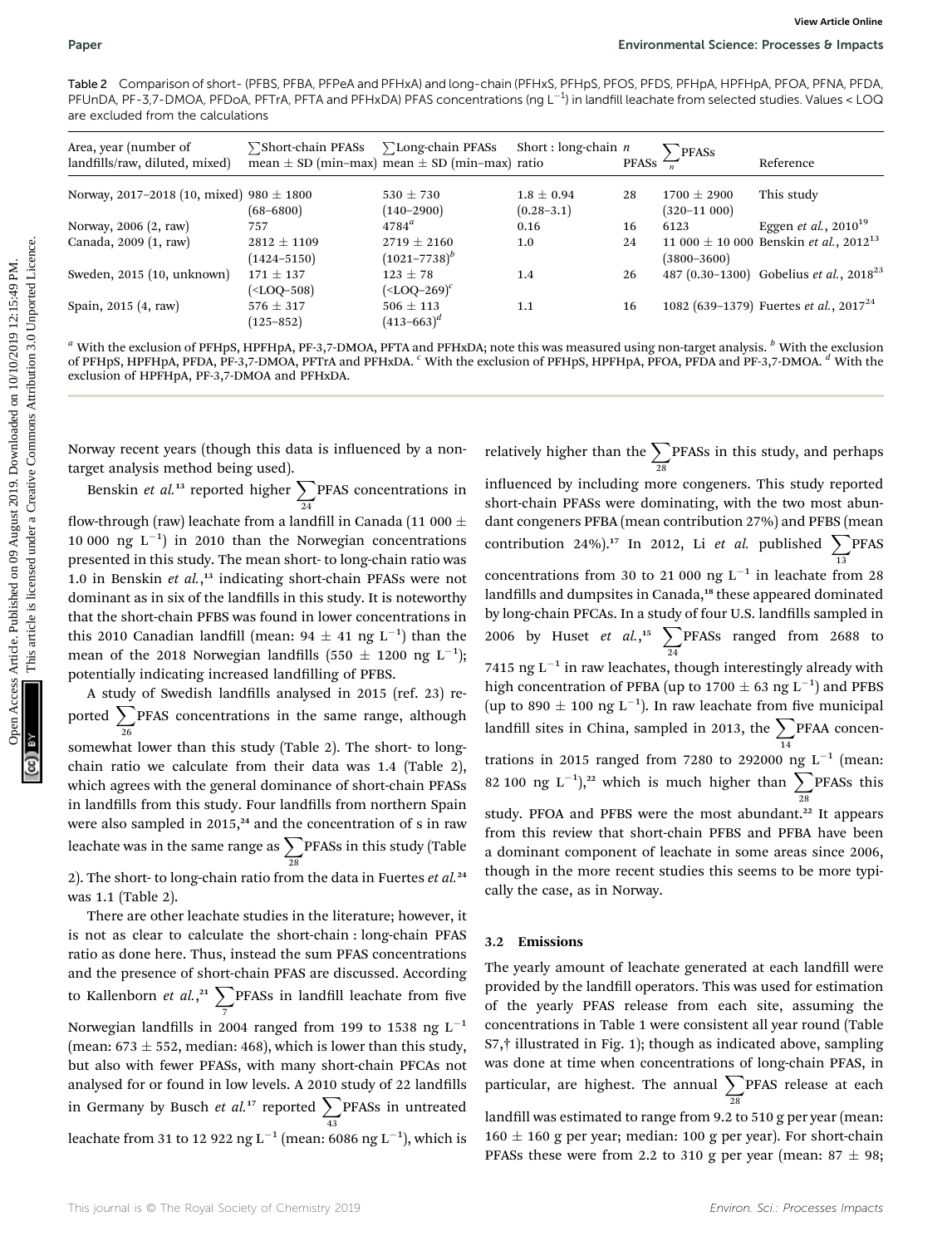

Fig. 1 Stacked bar chart of estimated yearly PFAS emissions (g per year, based on the amount of leachate generated at each landfill (Table S2†) and the concentrations in Table 1) of long-chain and short-chain perfluorinated sulfonates (PFSAs) and perfluoroalkyl carboxylic acids (PFCAs) for the Norwegian landfills in this study (Table S7†).

median: 49 g per year), and long-chain PFASs ranged from 5.9 to 130 g per year (mean:  $47 \pm 39$ ; median: 46 g per year). One of the sites with the lowest PFAS emissions per year was in the high Arctic Site in Svalbard (landfill X), which is located in the Arctic, where the climate is relatively cold, causing relatively lower leachate production volumes of approximately  $25\,000\,$  m<sup>3</sup> per year compared to other landfills in the present study (mean: 113000  $\pm$  135000 m<sup>3</sup> per year, Table S2†); and therefore leaching from waste is also slowed.

It is important to bear in mind that there are several limitations to the emission estimates provided in the present study. These are (1) most sites had one sampling day, so seasonal, climate and hydrological factors could not be evaluated; (2) sampling occurred around April, which as discussed above is potentially when peak emissions for long-chain PFAS occur;<sup>13</sup> (3) discharge volume is provided by the operators and their accuracy may vary; and (4) the leachate samples could to some degree be influenced by storm water and groundwater.

Comparisons with emission estimates in the literature need to take into account different PFASs being considered, as well as annual leachate volumes, which can vary tremendously. Therefore comparisons with emissions in the literature presented below must be considered with these limitations in mind. The study on Norwegian landfills in 2006 (ref. 19) reported emissions of 2.1 kg per year, which is higher than any of the landfills in the present study, due to relatively higher PFAS concentrations (Table 2), as well as a relatively large annual loading of 345 000  $m<sup>3</sup>$  leachate per year.<sup>19</sup> The study of the Canadian landfill in 2010<sup>13</sup> reported annual  $\sum$  PFAS emissions 24

from 8.5 to 25 kg per year (mean: 16 kg per year) which is considerably higher than the landfills in this study. This is mainly due to the high annual volume of leachate produced at the Canadian site, of 2.2  $\times$  10<sup>6</sup> m<sup>3</sup> per year,<sup>13</sup> compared to volumes from 2.2  $\times$  10<sup>4</sup> to 4.6  $\times$  10<sup>5</sup> m<sup>3</sup> per year in this study (Table S2†).

To extrapolate these results to the national level, which introduces new uncertainties, a previous report on leachate emissions in Norway concluded that a total volume of up to 1.0  $\times$  10<sup>7</sup> m<sup>3</sup> is emitted from Norwegian landfills, with 55% of emissions being sent to wastewater treatment plants (WTP) and 45% to the environment.<sup>30</sup> Based on the mean concentrations provided in Table 1 multiplied by national leachate volume, this implies national  $\sum$ PFASs release from Norwegian landfills 28

from 3.2 to 110 kg per year (mean:  $17 \pm 29$ ; median: 6.3 kg per year) (Table S8†). Considering the current Norwegian population is approximately 5.3 million, this would correspond to a mean per capita emission factor of  $3.2 \pm 5.5$  mg per year per person. For short-chain PFASs these were from 0.68 to 68 kg per year (mean:  $9.8 \pm 18$ ; median: 3.6 kg per year), and long-chain from 1.4 to 29 kg per year (mean:  $5.3 \pm 7.3$ ; median: 2.9 kg per year) (Table S8†).

National estimates have also been presented for other countries, such as China,<sup>22</sup> Germany,<sup>17</sup> and the U.S.<sup>16</sup> These were derived by multiplying average emission rates for landfills included in their study by the number of landfills in the country, rather than based on leachate volumes as here. For the purpose of comparison, the national emission levels are divided by population to give per capita emission factors. Yan et al.<sup>22</sup> estimated in 2015 the Chinese national emission of  $\sum$ PFAAs to 14

groundwater from landfill leachate to be 3110 kg per year, based on the mean concentration of 82 100 ng  $L^{-1}$  from five municipal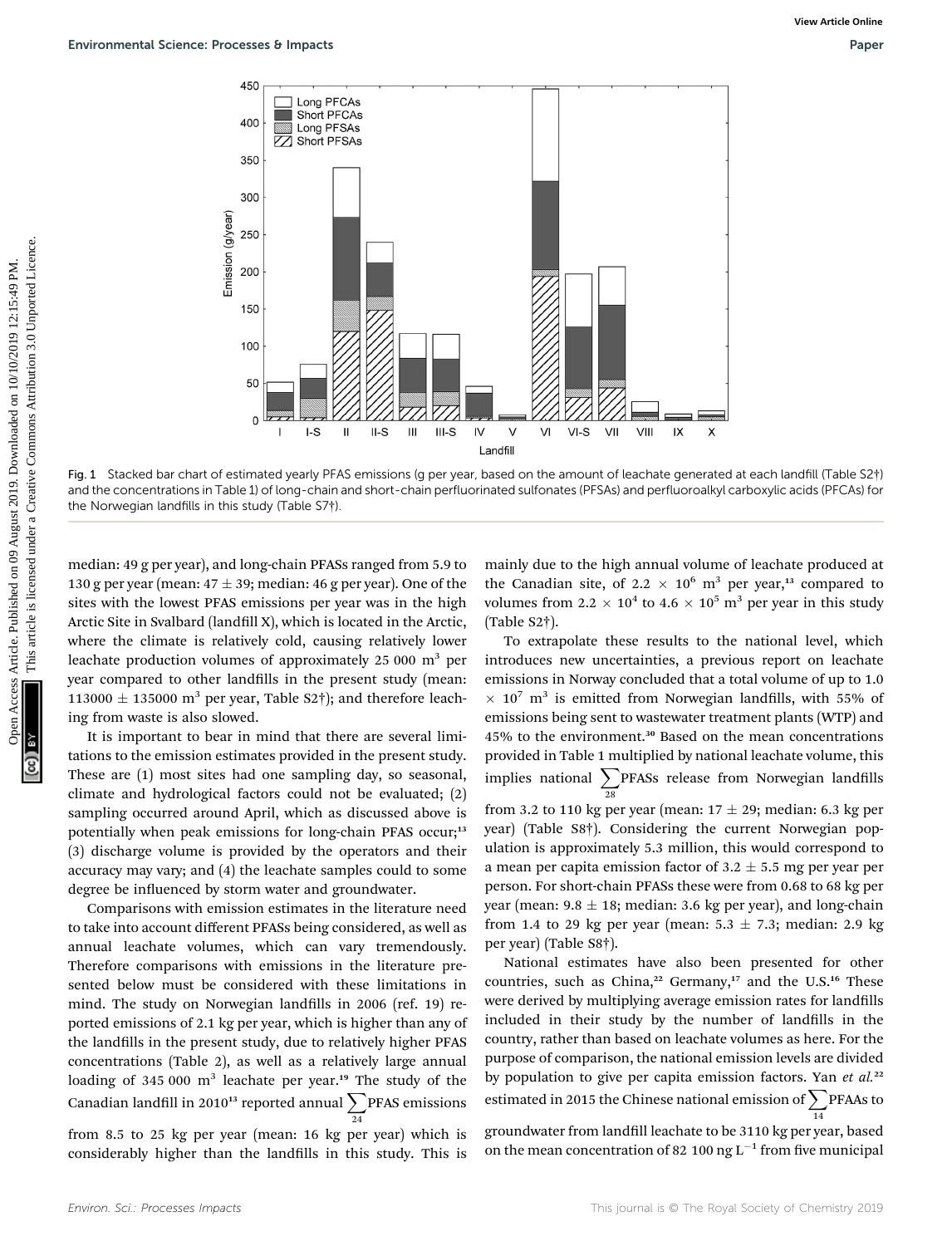#### 3.3 Sediment concentrations

| Paper                                                                                                                                                                                                                                                                                                                                                                                                                                                                                                                                                                   | View Article Online<br>Environmental Science: Processes & Impacts                                                                                                                                                                                                                                                    |
|-------------------------------------------------------------------------------------------------------------------------------------------------------------------------------------------------------------------------------------------------------------------------------------------------------------------------------------------------------------------------------------------------------------------------------------------------------------------------------------------------------------------------------------------------------------------------|----------------------------------------------------------------------------------------------------------------------------------------------------------------------------------------------------------------------------------------------------------------------------------------------------------------------|
| landfill sites in China, and the average amount of leachate<br>generated per year (4.74 $\times$ 10 <sup>7</sup> m <sup>3</sup> per year), assuming that 80%<br>of the landfills were not lined. This would correspond to 2.2 mg                                                                                                                                                                                                                                                                                                                                        | EtFOSAA<br>not analysed<br>$47 \pm 36$<br>$8.5 - 120$<br>$\Sigma$ PFAS<br>$120\,$<br>8.5<br>8.8<br>40<br>41<br>42<br>$72$<br>46<br>$\overline{37}$                                                                                                                                                                   |
| per person per year (assuming a Chinese population of 1.39<br>billion), which is similar to this study (though this study<br>considered all aqueous emissions from landfills, not just<br>groundwater emissions). The German national landfill emis-                                                                                                                                                                                                                                                                                                                    | <b>S</b> PFOS precursors <sup>e</sup><br>$\lvert \rvert$                                                                                                                                                                                                                                                             |
| sion in 2009 of $\sum$ PFASs was estimated at 88 kg per year, <sup>17</sup><br>corresponding to 1.1 mg per person per year (assuming pop-                                                                                                                                                                                                                                                                                                                                                                                                                               | EtFOSAA<br>$21 \pm 28$<br>$0.59 - 84$<br>8.26<br>0.59<br>0.74<br>7.9<br>$\overline{10}$<br>84<br>$\overline{12}$<br>24                                                                                                                                                                                               |
| ulation 81.8 million in 2009). A 2013 survey of U.S. landfills<br>estimated $\sum_{19}$ PFAS emissions from 563 to 638 kg per year, <sup>16</sup> or                                                                                                                                                                                                                                                                                                                                                                                                                    | $1.3\pm1.1$<br>$0.21 - 3.6$<br>PFOA<br>0.23<br>0.54<br>0.21<br>3.6<br>$1.8\,$<br>1.3                                                                                                                                                                                                                                 |
| 1.8 to 2.0 mg per person per year. A study from Spain <sup>24</sup> esti-<br>mated the annual discharge of $\sum$ PFASs from four landfill sites                                                                                                                                                                                                                                                                                                                                                                                                                        | G<br>$1.3 - 25$<br>PFOS<br>$13~\pm$<br>$1.3$<br>9.0<br>3.9<br>15<br>24<br>$\overline{14}$<br>$\frac{3}{2}$<br>$25$ T                                                                                                                                                                                                 |
| serving 1.8 million people was 1.2 kg per year, which implies an<br>emission rate of 0.7 mg per person per year.<br>Despite limitations, this comparison resulted in per capita<br>emission factors that were very similar of those that can be<br>derived in other regions, from 0.7 (Northern Spain), 1.1                                                                                                                                                                                                                                                             | $\Sigma$ Long-chain<br>$18 \pm 14$<br>$2.0 - 44$<br>PFOS<br>PFAS<br>2.0<br>5.3<br>44<br>$\frac{6}{1}$<br>16<br>14<br>$\overline{17}$<br>17<br>32                                                                                                                                                                     |
| (German), 1.8-2.0 (U.S.), 2.2 to groundwater (China), to 3.2<br>(Norway) mg per day per person.<br>Compared to total per capita emission factors from all<br>sources of PFAS, not just landfills, based on river and water<br>treatment plant data in the literature, the contributions of                                                                                                                                                                                                                                                                              | <b>Short-chain</b><br>$3.0 \pm 4.5$<br>$0.25 - 8.2$<br>QQT<br>QQ1><br>502 <sub>b</sub><br>5002<br>$\overline{5}$<br>PFBS<br>PFAS<br>0.25<br>0.49<br>0.49<br>8.2                                                                                                                                                      |
| landfills are relatively low. For instance, considering just PFOS,<br>total per capita emissions from all sources for the EU in 2009<br>were estimated at 9.9 mg per year per person. <sup>31</sup> In our 2018<br>study, Norwegian landfill emissions contribute roughly 0.35 mg<br>per day per person emissions of PFOS, which would be 3.5% of<br>the European per capita emissions in 2009. Total flux of sewage-<br>derived PFOS from Japan was in 2008 estimated to be 3.6 tonnes<br>per year, corresponding to 28 mg per year per person, <sup>32</sup> which is | $m$ landfill   IV – VII and IX – X (sampled in 2018). Values < LOQ are excluded from the calculations. n.a.<br>were not detected $>$ LOQ in any of the samples<br>$\Sigma$ Long-chain PFCAs $^d$<br>$5.4 \pm 6.4$<br>PFUnDA<br>$0.69 - 20$<br>(2C7)<br>$0.69$<br>7.5<br>1.8<br>1.9<br>1.4<br>2.6<br>6.6<br>3.4<br>20 |
| almost two orders of magnitude higher than the per capita<br>emission factors derived here. Part of this may be attributable to<br>PFOS emissions having declined in recent years, since these<br>other per capita emissions were derived.                                                                                                                                                                                                                                                                                                                              | <b>Short-chain PFCAs</b><br>EtFOSA and MeFOSA<br>$1.9 \pm 2.6$<br>$0.25 - 4.9$<br>PFHxA<br>5007<br>5001<br>5007<br>5007<br>500<br>(5)<br>0.49<br>0.25<br>0.49<br>4.9                                                                                                                                                 |
| <b>Sediment concentrations</b><br>3.3                                                                                                                                                                                                                                                                                                                                                                                                                                                                                                                                   |                                                                                                                                                                                                                                                                                                                      |
| PFASs were detected in all sediment samples $(n = 8)$ . The<br>PFASs concentration (dry weight) ranged from 8.5 to 120 µg<br>$\text{kg}^{-1}$ (mean: 47 ± 36; median: 41 µg kg <sup>-1</sup> ) (Table 3, with data for<br>individual substances in Table S9 <sup>†</sup> ). The major contributors<br>were long-chain PFASs, such as PFUnDA and PFOS. In addition,<br>long-chain PFOS-precursors (especially EtFOSAA and MeFOSAA)<br>contributed to a substantial amount of the $\sum$ PFASs (46%).                                                                     | Average PFAS concentrations (µg per kg dry weight) sediments fro<br>$\sum$ Long-chain PFSAs $^b$<br>PF-3,7-DMOA, PFTA and PFHxDA,<br>$13 \pm 8.7$<br>$1.3 - 26$<br>(2C6)<br>PFOS<br>3.9<br>1.3<br>9.4<br>15<br>24<br>13                                                                                              |
| Long-chain PFASs are more likely to adsorb onto surfaces and<br>partition into soils and sediments. <sup>25,26</sup><br>Eggen et al. <sup>19</sup> reported that long-chain PFCAs, FOSA and                                                                                                                                                                                                                                                                                                                                                                             | Short-chain PFSAs <sup>a</sup><br>$3.3 - 3.3$<br>(PFBS)<br>500<br>OQ1<br>$5001$<br><b>OOT&gt;</b><br>500<br>OOT><br>OOT><br>( <sub>CG</sub> )<br>3.3<br>3.3<br>3.3                                                                                                                                                   |
| EtFOSA were detected at relatively high concentrations in<br>sediment samples from a Norwegian landfill sampled in 2006,<br>with total PFAS concentrations (dry weight) ranging from 1.3 to<br>382 µg kg <sup>-1</sup> (mean: 61 µg kg <sup>-1</sup> ), which is in the same range as<br>this study (Table 3), indicating little change, According to                                                                                                                                                                                                                   | HPFHpA,<br>Most abundant<br>$Mean \pm SD$<br>Min-max<br>Median<br>PFHpS,<br>Table 3<br>H-X<br>$\mathsf{D}$<br>Ę                                                                                                                                                                                                      |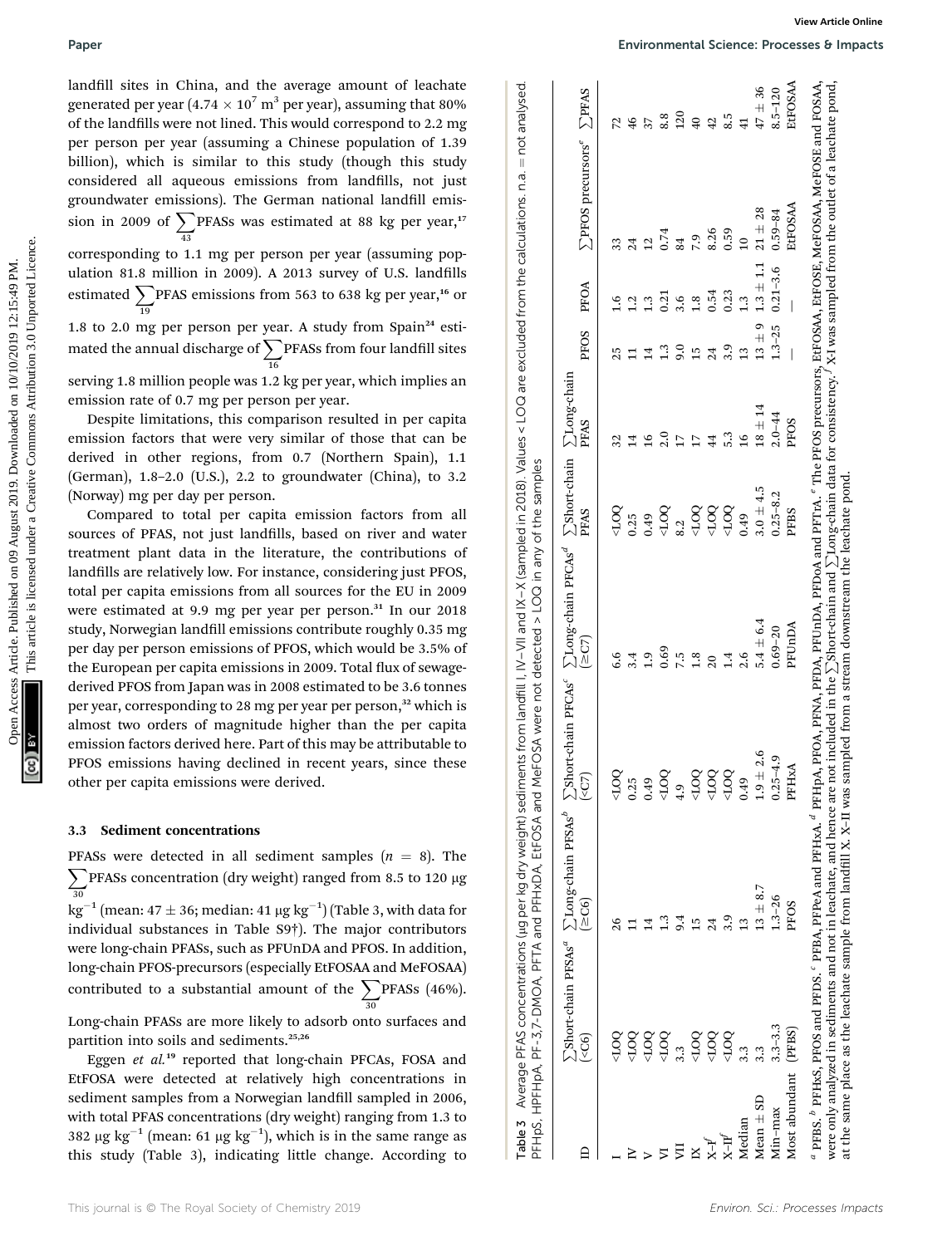a literature survey by the Norwegian Environment Agency from 2008,<sup>20</sup> PFHxS and PFOS were detected in all sediment samples from 8 Norwegian landfills, wherein the  $\sum$ PFASs ranged from 13 approximately 0.0013 to 0.024  $\mu$ g per kg d.w.,<sup>20</sup> which is lower than the present study. However, it is noted that PFAS substances such as EtFOSAA and MeFOSAA were not measured in that study, whereas these were measured at relatively high concentrations in this study (Table 3).

#### 3.4 Sediment-leachate distribution

The ratio of  $C_{\text{sediment}}$  to  $C_{\text{leachate}}$ , which will be referred to as  $Q_{\text{sed/leachate}}$  (units L  $\text{kg}^{-1}$ ), measured at the specific landfills is presented in Table S10.† It is noted that the  $Q_{\text{sed/leachate}}$  value cannot be considered an equilibrium distribution coefficient,  $K<sub>D</sub>$ , as it is uncertain if at each site  $C<sub>sediment</sub>$  is in equilibrium with C<sub>leachate</sub>, particularly for sites where sediments and leachates were sampled in different locations. Among the analysed PFASs, only PFOA and PFOS were detected > LOQ for both leachate and sediment samples at all landfills. The calculated, average log  $Q_{\rm sed/leachate}$  – values for PFOA and PFOS were 0.74  $\pm$ 0.78 and 2.3  $\pm$  0.64, respectively, ranging from  $-0.93$  to 1.38 and from 1.0 to 2.9 (Table S10†). These happen to be similar to  $\log K_\mathrm{D} \, (\mathrm{L} \; \mathrm{kg}^{-1})$  reported in the literature for different soils and sediments, which cover broad ranges; e.g.: Schedin:<sup>33</sup> 2013: 0.3  $\pm$  0.4 and 1.2  $\pm$  0.6 for PFOA and PFOS; Kwadijk *et al*.:<sup>28</sup> 1.83  $\pm$ 0.40 and 2.35  $\pm$  0.35 for PFOA and PFOS. According a literature review by Zareitalabad *et al.*,<sup>29</sup> log K<sub>d</sub>-values for PFOA and PFOS ranged from  $-1.2$  to 0.96 and from  $-0.7$  to 1.9, respectively.

#### 3.5 Correlation analysis

PFAS concentrations in landfill leachates are to some extent dependent on the leachate's water properties.<sup>13,34</sup> Principal component analysis on the variables  $\sum$  PFAS, DOC, pH and EC 28 were conducted for all obtained samples (Fig. S1†). There was a clear correlation between  $\sum$ 28 PFAS with increasing EC. Significant correlations between  $\sum$  PFASs and some individual 28 PFASs (PFHxS, PFBA, PFPeA, PFHxA, PFHpA and PFOA) with EC were found (Table S11†), which is in agreement with a study by Benskin et al.,<sup>13</sup> as they observed significant correlations between PFBA, PFPeA and PFHxA with increasing EC. Possible explanations given in Benskin et  $al$ <sup>13</sup> were the observation of decreased sorption to some clays with increasing EC due to competition effects with other anions, e.g. chloride, for the anionic sorption sites (this is discussed further below). However, because in this study a correlation with  $\sum$  <code>PFASs</code> and 28

EC was evident, there may be some influence of the dilution of raw leachate with storm water or groundwater that helps account for this observation. There were no clear associations between PFAS-concentrations and pH or DOC in leachate. On the contrary, Gallen  $et$   $al.^{34}$  reported increasing concentrations of several PFAS compounds with increasing pH and DOC in leachate. In our case, this may be in part due to a limited range

of pH values (from 6.4 to 7.8) and DOC values being relatively clustered between 28-125 mg  $L^{-1}$ , except for one outlier at 1322 mg  $L^{-1}$  (ESI, Table S2†).

In principle, factors such as pH, EC and DOC would influence the sorption of ionic PFASs. Thus, PCA biplots were made for the  $Q_{\text{sed/leachate}}$  – values of PFOS and PFOA, where  $Q_{\text{sed}}$ leachate is considered a proxy for sorption. As their  $Q_{\text{sed/leachate}}$  values were strongly correlated ( $r = 0.9$ ,  $p = 0.001$ ), only the PCA-biplot with  $Q_{\text{sed/leachate}}$  - values for PFOS is shown in Fig. S2.† Q<sub>sed/leachate</sub> and yearly leachate production volume were positively correlated, implying higher sorption to the sediment phase with increasing leachate volume. This could be accounted for by considering a Freundlich like sorption behaviour (i.e. sorption increases with increasing water to sediment ratios, leaving behind the more strongly sorbed residues). There were no significant correlations between  $Q_{\text{sed}}$ leachate and pH or DOC. However, there was a negative correlation between PFOS  $Q_{\text{sed/leachate}}$  and EC, which indicates relatively less partitioning to the sediment phase with increasing EC. This could be accounted for by increasing competition for anionic sorption sites. It is not uncommon for leachate sediments to be rich in metal oxides,<sup>35</sup> which can be positivelycharged and therefore contain anion exchange sites, depending on the pH and salt composition. Studies by Wang et al.<sup>36,37</sup> indicated that the sorption of PFOS and PFOA on the aluminium oxides boehmite and alumina decreased with increasing ionic strength. In contrast, negatively-charged clays like the phyllosilicate bentonite show negligible sorption of PFAS,<sup>38</sup> and therefore would be less influenced by EC than positively-charged metal oxides. Thus, the stronger sorption with higher flow volumes and lower EC seems to match well with mechanistic expectations for a Freundlich like behaviour: dilution would lower EC and PFAS concentrations, and therefore increase sorption via less competition for anion-exchange sites to e.g. metal oxide surfaces. Environmental Science Processes B impacts<br>
alternative Show Science Constraine and Fisherine complete constrained in the simulation of 10/12 and DOC was articles.<br>
2019. This are cleared in it is said and Fisherine comple

### 4. Environmental implications

This study estimated that the release of  $\sum$ PFASs from Norwegian landfills was in the range 3.2 to  $1\overset{28}{10}$  kg per year (mean:  $17 \pm 29$ ; median: 6.3 kg per year); though, it should be kept in mind there were several assumptions used to make this data, ranging from the (limited) sampling campaign to the assumption that the obtained data were representative of yearly emissions. Future sampling campaigns should address this. As hypothesized, due to the shift towards short-chain PFAS chemistry, emissions of short-chain PFASs appear to dominate over emissions of long-chain PFASs. Short-chain PFASs are generally more mobile, as made evident by the difficulty in this study in obtaining sediment concentrations of PFBS, despite it being the most dominating PFAS in leachate. Future studies could confirm this trend, and relate emission levels with current production levels, uses and disposal of specific PFASs. Landfills are one of the many sources of PFAS emissions. Here we presented a very rough estimation based on a literature comparison that landfills contribute approximately 3.5% of all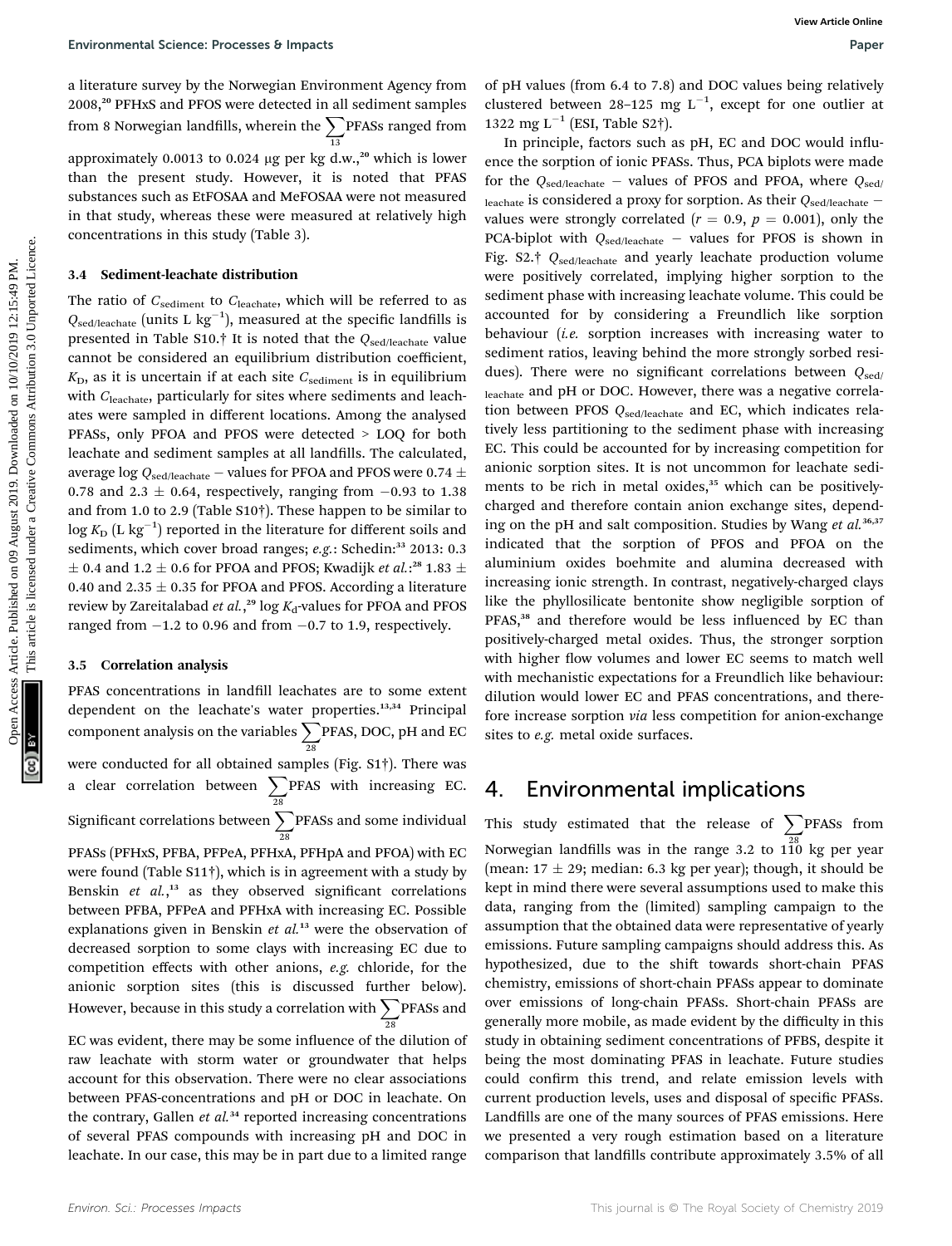European per capita emissions of PFOS. A similar estimation for other PFASs could not be made. Future studies could seek to quantify these values better through comparison of different emission sources, e.g. households, fire training facilities, airports, and industries, to their respective contributions to wastewater treatment plants, groundwater, rivers, and other recipients. Even though the composition of PFASs in commerce and in landfills change over time, landfills can continue to release contaminants like PFASs for years to come. If the emissions in Norway were consistent for 100 years at 17 kg per year, then there would be 1.7 tonnes emitted from one, relatively small country. To put this into context, a recent global emission inventory of PFHxS and PFDS has estimated that between 1958 and 2015, 120–1022 and 30–378 tons, respectively, have been emitted.<sup>39</sup> To prevent landfills from contributing to future PFAS emissions, proper management strategies are key, such as developing low cost leachate treatment facilities, including PFAS in leachate monitoring, better understanding of leaching mechanisms from waste, and evaluating how concentrations of PFAS in leachate changes with PFAS levels in deposited waste. Paper Euro-samper article comparison of PUS Article on the comparison of PUS Article of the Comparison on the main Francisco Common Access Article is limited to the common Access Article is limited to the common Access Ar

## Conflicts of interest

There are no conflicts to declare.

## Acknowledgements

This work was supported by the Norwegian Research Council through FANTOM (NFR project # 231736/F20), basis funding for the NGI (GBV) and NIBIO. The authors thank all landfill operators for their cooperation in this study.

## References

- 1 S. Brendel, E. Fetter, C. Staude, L. Vierke and A. Biegel- ´ Engler, Short-chain perfluoroalkyl acids: environmental concerns and a regulatory strategy under REACH, Environ. Sci. Eur., 2018, 30, 9.
- 2 T. Begley, K. White, P. Honigfort, M. Twaroski, R. Neches and R. Walker, Perfluorochemicals: potential sources of and migration from food packaging, Food Addit. Contam., 2005, 22, 1023–1031.
- 3 Y. Zushi, J. N. Hogarh and S. Masunaga, Progress and perspective of perfluorinated compound risk assessment and management in various countries and institutes, Clean Technol. Environ. Policy, 2012, 14, 9–20.
- 4 B. Bhhatarai and P. Gramatica, Prediction of aqueous solubility, vapor pressure and critical micelle concentration for aquatic partitioning of perfluorinated chemicals, Environ. Sci. Technol., 2010, 45, 8120–8128.
- 5 A. B. Lindstrom, M. J. Strynar and E. L. Libelo, Polyfluorinated compounds: past, present, and future, Environ. Sci. Technol., 2011, 45, 7954–7961.
- 6 B. Bonnet, Master thesis, Swedish University of Agricultural Sciences, 2017.
- 7 UNEP, Report of the Conference of the Parties of the Stockholm Convention on Persistent Organic Pollutants on the work of its fourth meeting, http://chm.pops.int/Portals/0/Repository/ COP4/UNEP-POPS-COP.4-38.English.pdf, 2009.
- 8 USEPA, PFAS National Environmental Management Plan, https://www.epa.vic.gov.au/~/media/Files/ Yourenvironment/Landandgroundwater/PFASinVictoria/ PFASNEMP/FINAL\_PFAS-NEMP-20180110.pdf, 2018.
- 9 OECD, OECD portal on perfluorinated chemicals, Organisation for Economic Co-operation and Development, http:// www.oecd.org/site/
- 0,3407,en\_21571361\_44787844\_1\_1\_1\_1\_1,00.html, 2018.
- 10 R. C. Buck, J. Franklin, U. Berger, J. M. Conder, I. T. Cousins, P. De Voogt, A. A. Jensen, K. Kannan, S. A. Mabury and S. P. van Leeuwen, Perfluoroalkyl and polyfluoroalkyl substances in the environment: terminology, classification, and origins, Integr. Environ. Assess. Manage., 2011, 7, 513– 541.
- 11 A. Möller, L. Ahrens, R. Surm, J. Westerveld, F. van der Wielen, R. Ebinghaus and P. de Voogt, Distribution and sources of polyfluoroalkyl substances (PFAS) in the River Rhine watershed, Environ. Pollut., 2010, 158, 3243–3250.
- 12 Z. Wang, I. T. Cousins, M. Scheringer and K. Hungerbuehler, Hazard assessment of fluorinated alternatives to long-chain perfluoroalkyl acids (PFAAs) and their precursors: status quo, ongoing challenges and possible solutions, Environment International, 2015, 75, 172–179.
- 13 J. P. Benskin, B. Li, M. G. Ikonomou, J. R. Grace and L. Y. Li, Per-and polyfluoroalkyl substances in landfill leachate: patterns, time trends, and sources, Environ. Sci. Technol., 2012, 46, 11532–11540.
- 14 B. O. Clarke, T. Anumol, M. Barlaz and S. A. Snyder, Investigating landfill leachate as a source of trace organic pollutants, Chemosphere, 2015, 127, 269–275.
- 15 C. A. Huset, M. A. Barlaz, D. F. Barofsky and J. A. Field, Quantitative determination of fluorochemicals in municipal landfill leachates, Chemosphere, 2011, 82, 1380-1386.
- 16 J. R. Lang, B. M. Allred, J. A. Field, J. W. Levis and M. A. Barlaz, National estimate of per-and polyfluoroalkyl substance (PFAS) release to US municipal landfill leachate, Environ. Sci. Technol., 2017, 51, 2197–2205.
- 17 J. Busch, L. Ahrens, R. Sturm and R. Ebinghaus, Polyfluoroalkyl compounds in landfill leachates, Environ. Pollut., 2010, 158, 1467–1471.
- 18 B. Li, M. N. Danon-Schaffer, L. Y. Li, M. G. Ikonomou and J. R. Grace, Occurrence of PFCs and PBDEs in landfill leachates from across Canada, Water, Air, Soil Pollut., 2012, 223, 3365–3372.
- 19 T. Eggen, M. Moeder and A. Arukwe, Municipal landfill leachates: a significant source for new and emerging pollutants, Sci. Total Environ., 2010, 408, 5147–5157.
- 20 T. E. Økland and K. Skoog, Literature survey: Polybrominated  $diphenyl$  ethers and perfluorinated compounds in the Norwegian environment, Norwegian Pollution Control Authority, Oslo, http://www.miljodirektoratet.no/old/klif/ publikasjoner/2450/ta2450.pdf, 2008.